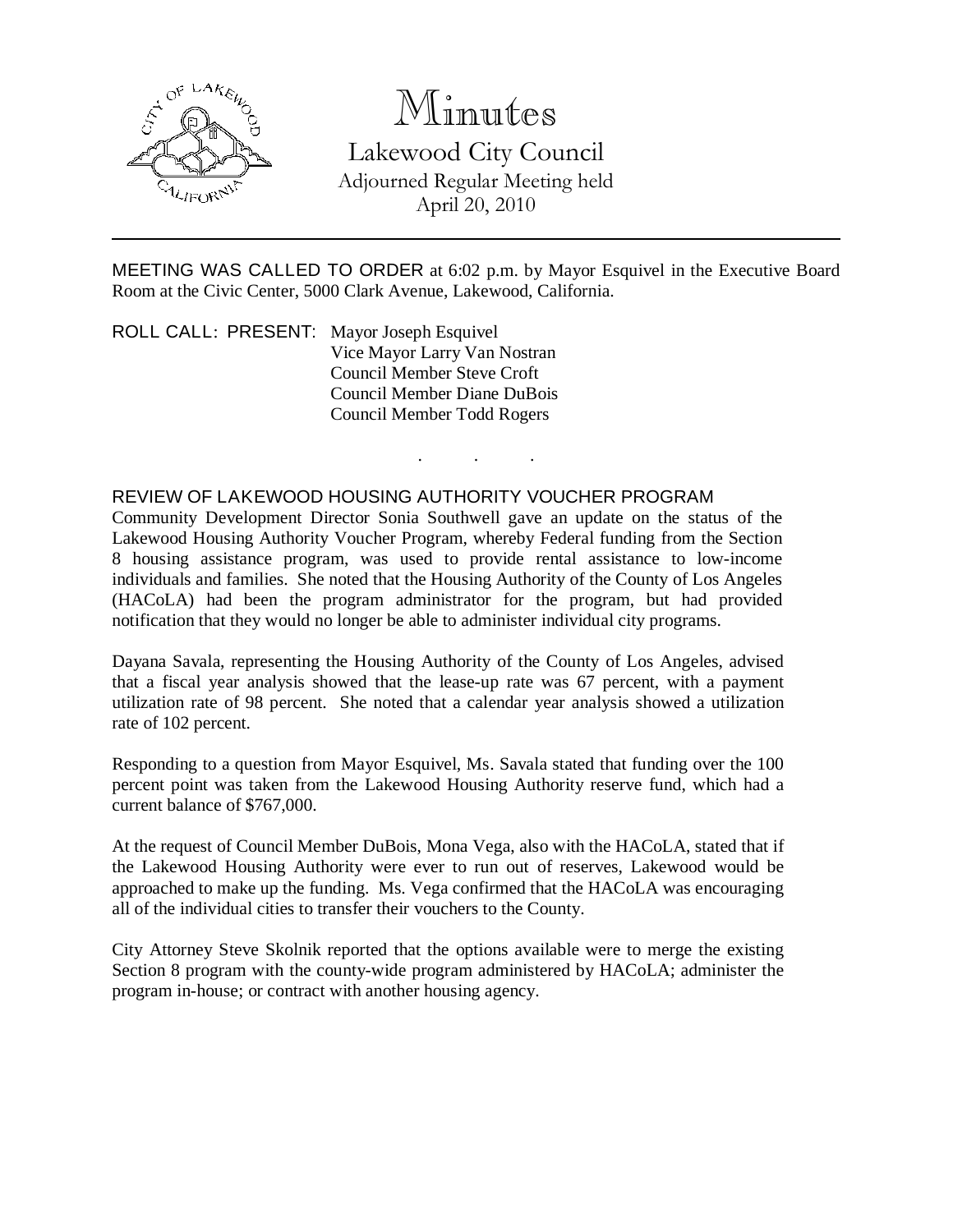#### REVIEW OF HOUSING AUTHORITY VOUCHER PROGRAM - Continued

Ms. Southwell advised that the reason the HACoLA could no longer provide separate administrative services was the expense of running concurrent programs with different payment standards. She reported that the HACoLA wanted one payment standards of 90 percent of market rate, where historically, the Lakewood Housing Authority had made adjustments to the payment rates to increase or decrease the lease-up rate and was currently at 110 percent of market rate.

Ms. Savala responded to a question from Council Member Rogers by stating that participants were required to receive no less than a one year notice on changes to the payment standards.

Responding to a question from Council Member Rogers, Ms. Vega stated that if the Lakewood Vouchers were transferred to the County, any voucher holder anywhere in the County could seek housing in Lakewood, but there would no longer be Lakewood-specific vouchers.

The City Attorney advised that one major difference would be the end of a Lakewoodspecific waiting list, everyone would be on the County-wide list. He noted that statistically, even though the County list was significantly larger, the wait would likely be about the same since the County had a much higher attrition rate and applicants would move more quickly to the top of the list.

Ms. Savala clarified for Council Member Rogers that voucher holders located in Lakewood as a matter of family choice and based on the availability of housing. She conceded that lowering the payment rate from 110 percent to 90 percent of market rate might cause a Lakewood-based Section 8 participant to seek more affordable housing elsewhere.

Ms. Southwell reported that as a requirement for the receipt of the Federal funding and to maintain funding levels, the Housing Authority was required to stay in good standing with the U.S. Department of Housing and Urban Development (HUD) by maintaining either a high lease up rate or a high utilization rate, determined by an annual audit.

Council Member Croft inquired about the impact on requirements for affordable housing if the Lakewood voucher program was merged with the County. Ms. Vega stated that the requirements for Section 8 focused on de-concentration of voucher holders, so that not all participants were compelled to live in poverty areas, but were provided with a housing choice. Ms. Vega confirmed that the County's payment standard was uniform across the County, without regard to how high or low the cost of housing in any particular city.

Council Member Rogers expressed concern regarding the loss of control over policy changes and operational issues. Ms. Savala stated that the HACoLA received and considered a lot of input from other agencies and advocacy groups. She confirmed that the Los Angeles County Board of Supervisors sat as the Board for the HACoLA, with a separate advisory board to make recommendations.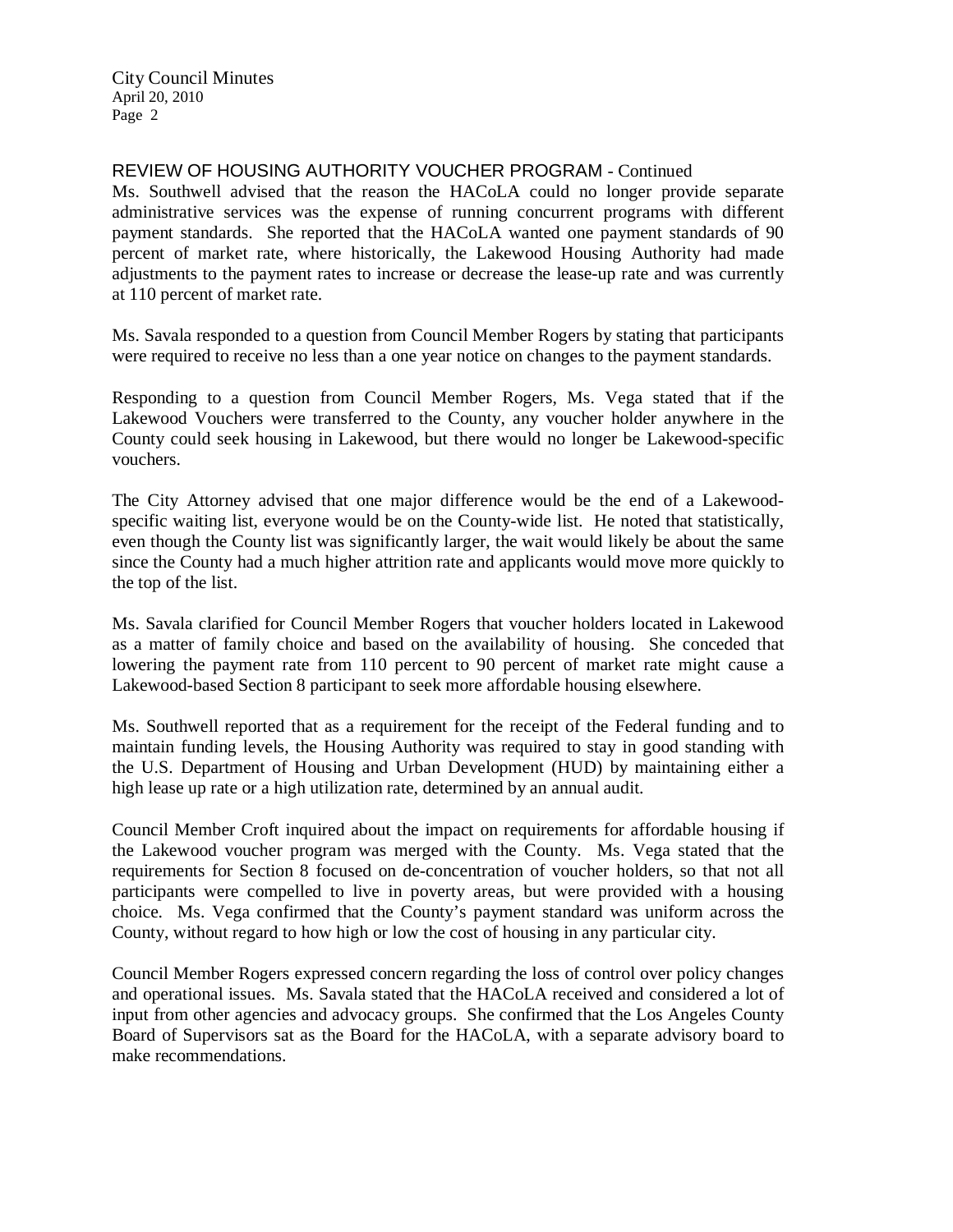# REVIEW OF HOUSING AUTHORITY VOUCHER PROGRAM - Continued

Ms. Southwell reported that staff had contacted 19 other cities operating their own housing authority and only three had expressed a willingness to even discuss providing administrative services for Lakewood on a contract basis, and only if Lakewood were willing to agree to a standardized payment rate.

Council Member Rogers inquired about the administrative costs of running an in-house program. Ms. Southwell stated that administrative costs were reimbursed by HUD at about \$150,000 - \$200,000 and that staffing for an in-house program would require a supervisor to oversee the program and be responsible for Federal program reporting requirements; a technician to conduct applicant interviews and site visits; a building inspector; and clerical support to provide public contact information and maintain the waiting list. She noted that the City of Hawaiian Gardens was currently running a program with a staff of four, but only one and one-half were funded through HUD administrative funds.

In response to a question from Mayor Esquivel, the City Attorney stated that although the City's low- and moderate-housing funds might be eligible for such a use, they were presently committed elsewhere, leaving only General Fund monies to make up the shortfall.

Council Member Croft inquired if there was a process to separate from the County if, at some future date, the City should want to re-establish a Lakewood Housing Authority. Ms. Vega responded by stating that the City would need to make an application to HUD for funding to establish a separate housing authority.

Ms. Southwell noted that most of the policies and policy changes made by HACoLA were actually mandates from HUD.

Council Member Rogers inquired about quarterly reports of Housing Voucher Program activity. Ms. Savala responded by stating that there were several cities within the County that had requested reports. Council Member Rogers thanked the staff and thanked Ms. Savala and Ms. Vega for answering all of the questions about the program.

. . .

. . .

At 6:38 p.m., Mayor Esquivel called for a brief recess. At 6:42 p.m., the City Council Meeting was reconvened.

# PRELIMINARY REVIEW OF OPERATING BUDGET FOR FY2010-11

Administrative Services Director Diane Perkin displayed slides and provided a preliminary review of the General Fund Budget. She reported on conditions affecting the national economy such as the stock market; GDP growth; consumer spending; consumer credit; deflation and inflation; foreclosures; unemployment and consumer confidence. She noted that the State's budget woes were well known, with no solutions in sight, and the everpresent concern that they will come back to local agencies for more money. She reviewed the major revenue sources for the General Fund budget and the areas of revenue with the sharpest declines over the past four years.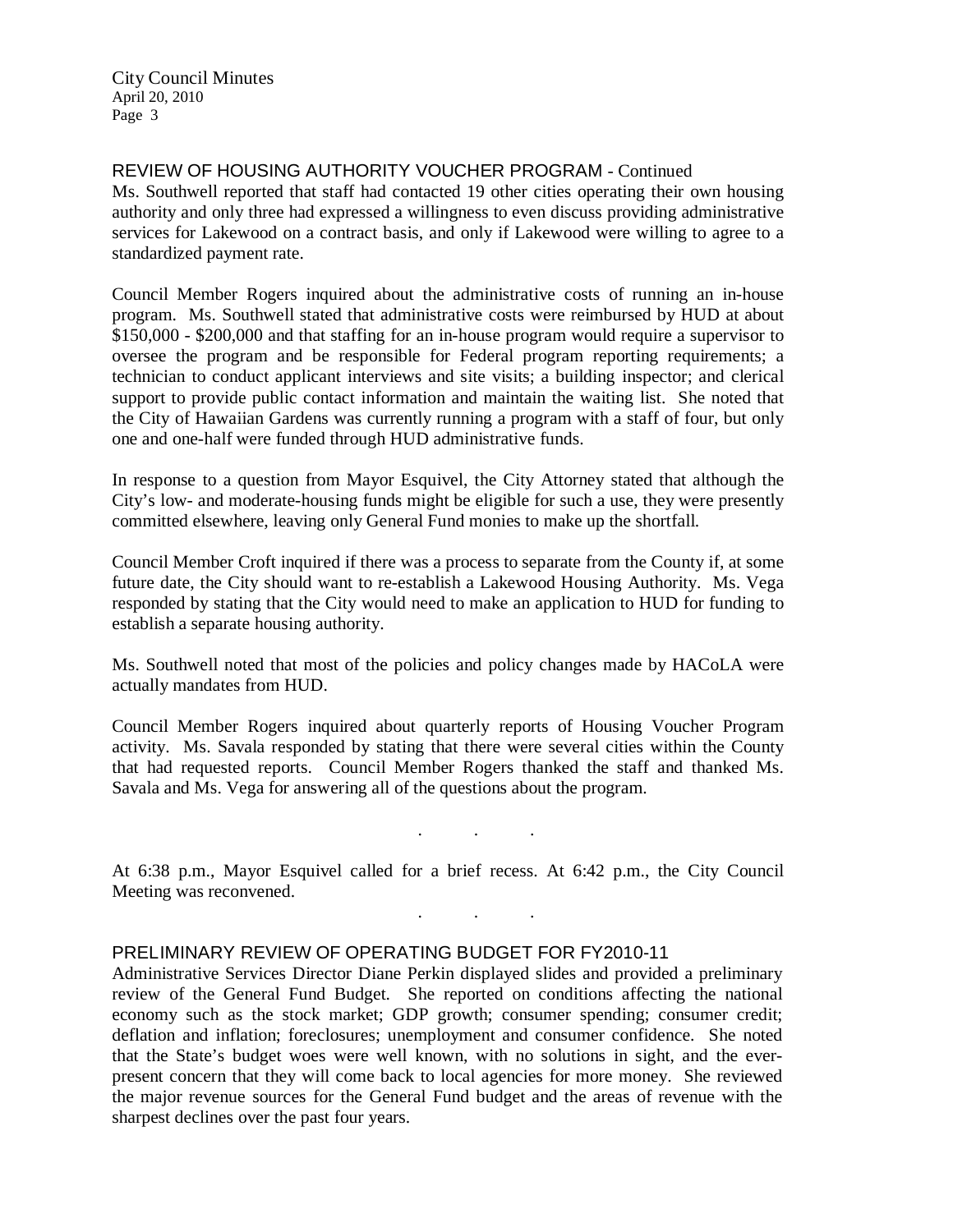PRELIMINARY REVIEW OF OPERATING BUDGET FOR FY2010-11 - Continued Responding to a question from Mayor Esquivel, Ms. Perkin stated that the ongoing problem of foreclosures left properties vacant and drove down market prices, causing a corresponding drop in property tax rates and revenues. She detailed the top expenditures by type and presented the top contract services. She displayed a bar chart showing a fifteen-year history of revenues and expenditures, noting that an operational deficit was projected for fiscal year 2010-11.

Remarking on the specific areas of expenditure which were proposed for cuts in the budget for the coming fiscal year, City Manager Howard Chambers stated that a mid-year review was planned at which time the City Council could re-visit the cuts in light of the economic conditions at that time.

Council Member Croft inquired about budget assumptions on staff levels. Ms. Perkin responded by stating that sound budgeting practice was to assume that all allocated positions would be fully filled for the year and that savings would be realized if any positions were allowed to remain vacant.

The City Manager indicated that any vacant position that was not vital to operations would remain unfilled.

Vice Mayor Van Nostran inquired about the self-sustainability of recreation classes and contracts and whether any recreation fee increases would be proposed. Recreation and Community Services Director Lisa Litzinger replied regarding specific contracts that were completely self-sustainable and stated that although no new fee increases were proposed, there was a policy for charging non-resident fees for both recreation classes and facilities. Vice Mayor Van Nostran stated that this should be carefully monitored, especially if recreation programs and facilities in neighboring cities are curtailed.

The Vice Mayor also inquired about performance of local auto dealers. Ms. Perkin responded by stating that the local Hyundai dealer was performing particularly well at this time.

Ms. Perkin reviewed the areas of concern for revenues, including the further erosion of sales tax revenues, the instability of the LRA interest payment in light of State shifts, and the unknown impacts from the State budget process. She also noted the concerns for expenditures, noting that the General Fund included no funds for Capital Improvement Projects and that operational costs for the Redevelopment Agency would have to be absorbed by the General Fund in future years. She reported that although efforts had been made to chip away at the budget to get expenses as low as possible without jeopardizing services, the budget problem was revenue shortfall and, to avoid cutting services in the future, the City Council would need to look at updating current fee schedules and/or implementing new fees.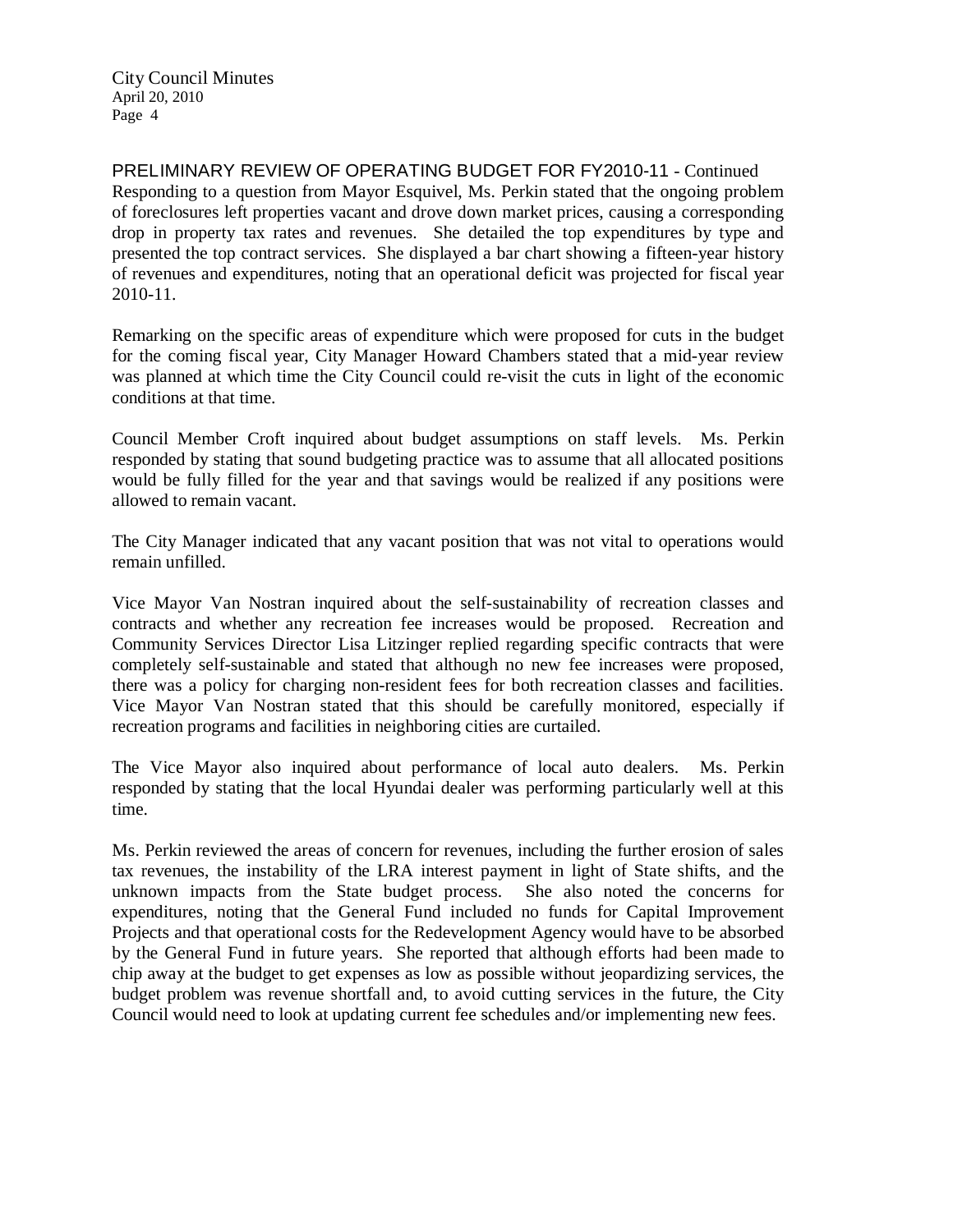PRELIMINARY REVIEW OF OPERATING BUDGET FOR FY2010-11 - Continued Responding to a question from Council Member DuBois, Ms. Perkin stated that revenues were not projected to improve much over the next two years and that indicators were that at least for a while, the present economic conditions would be the "new normal." Council Member DuBois thanked the City Manager and Executive Management staff for their hard work to make cuts wherever possible.

Ms. Perkin presented Building and Safety fees as a budget area where a fee update was needed. She pointed out that current fees for Lakewood were approximately twenty percent below the charges from the County of Los Angeles to provide the services. She also presented several miscellaneous administrative fees, primarily water related, that could be implemented to offset the cost of providing the services.

Water Resources Director Jim Glancy responded to questions from the City Council by stating that the proposed fees were for services provided to commercial and industrial customers. He noted that many water agencies charged a monthly fee to such customers to cover the cost of such services.

Ms. Perkin advised that the City Council would be requested to review policies on planningrelated fees for the FY2011-12 budget year and, depending on economic recovery, and future consideration of long-term solutions such as assessment districts for specific services.

Council Member DuBois expressed her feeling that Lakewood was a wonderful place to live and that the City Council would be facing some very difficult decisions in the future on how to maintain the quality of life in the City.

The City Manager advised that as proposed, the FY2010-11 budget would be a deficitspending budget, even though with prudent spending and, hopefully, an improving economy, it would not end that way. He stated his recommendation would be to hold the line, tweak expenditures wherever possible, and deficit spend only if necessary.

Vice Mayor Van Nostran stated that he would reluctantly support adjusting the fees, as proposed, and using reserve funds, if necessary. Council Member DuBois concurred. Mayor Esquivel stated that he did not like it, but would support it.

Responding to questions from Council Member Rogers, the City Manager stated that the court decision on the legality of the attempted State take-away of Redevelopment Agency funds was due on May 4th and that although there would be salary savings through position vacancies, Lakewood did not have a very high employee turnover or vacancy rate.

Council Member Rogers stated he had difficultly considering the serious future options such as assessments, and that he would remain optimistic that the mid-year review could show that new development, such as the Nordstrom Rack scheduled to open later this year, would make such options unnecessary.